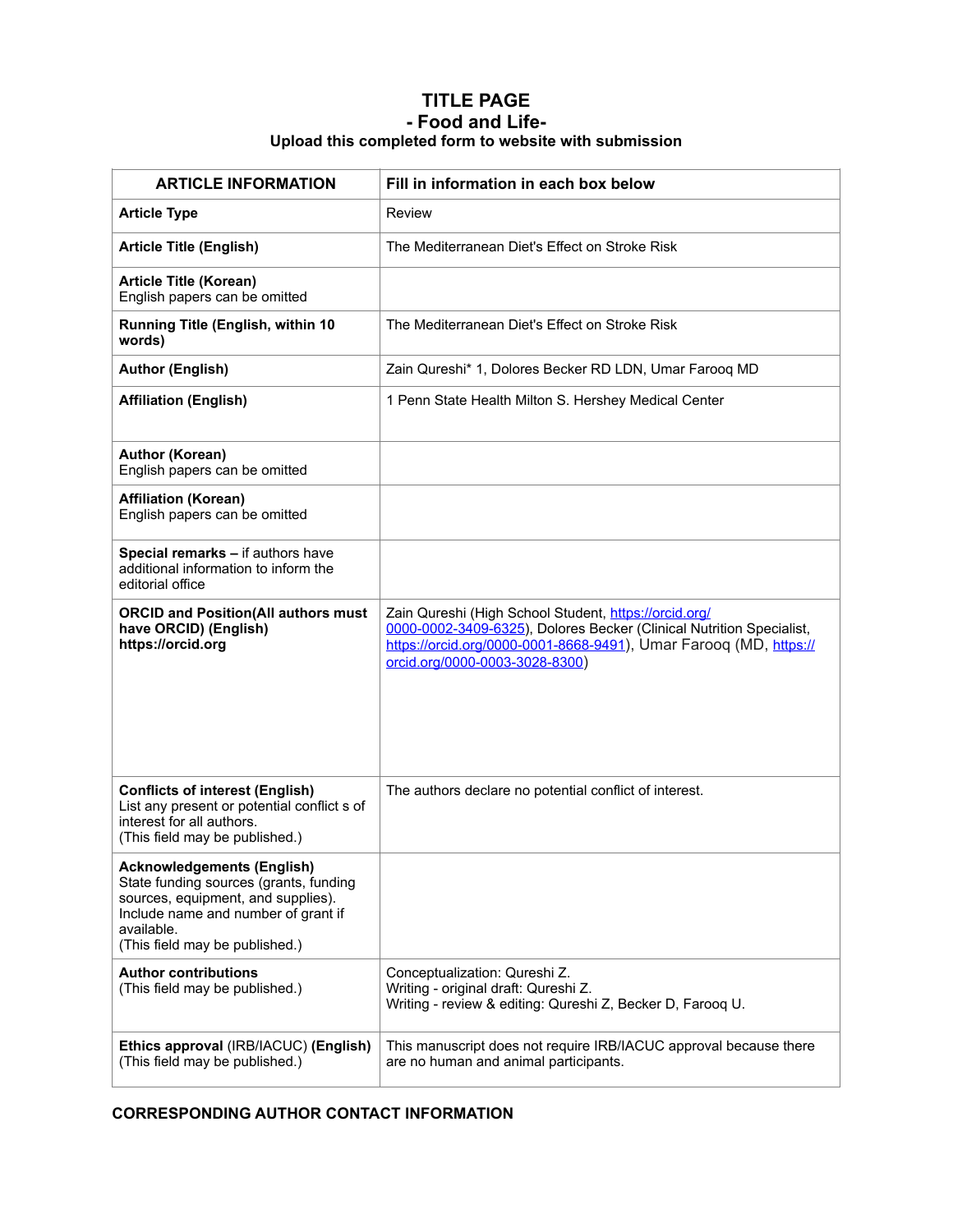| For the corresponding author<br>(responsible for correspondence,<br>proofreading, and reprints) | Fill in information in each box below |
|-------------------------------------------------------------------------------------------------|---------------------------------------|
| First name, middle initial, last name                                                           | Zain, A. Qureshi                      |
| Email address – this is where your<br>proofs will be sent                                       | zainamergureshi@gmail.com             |
| Secondary Email address                                                                         |                                       |
| Postal address                                                                                  | 5002 Pellingham Circle Enola PA 17025 |
| Cell phone number                                                                               | 717-580-8185                          |
| Office phone number                                                                             |                                       |
| Fax number                                                                                      |                                       |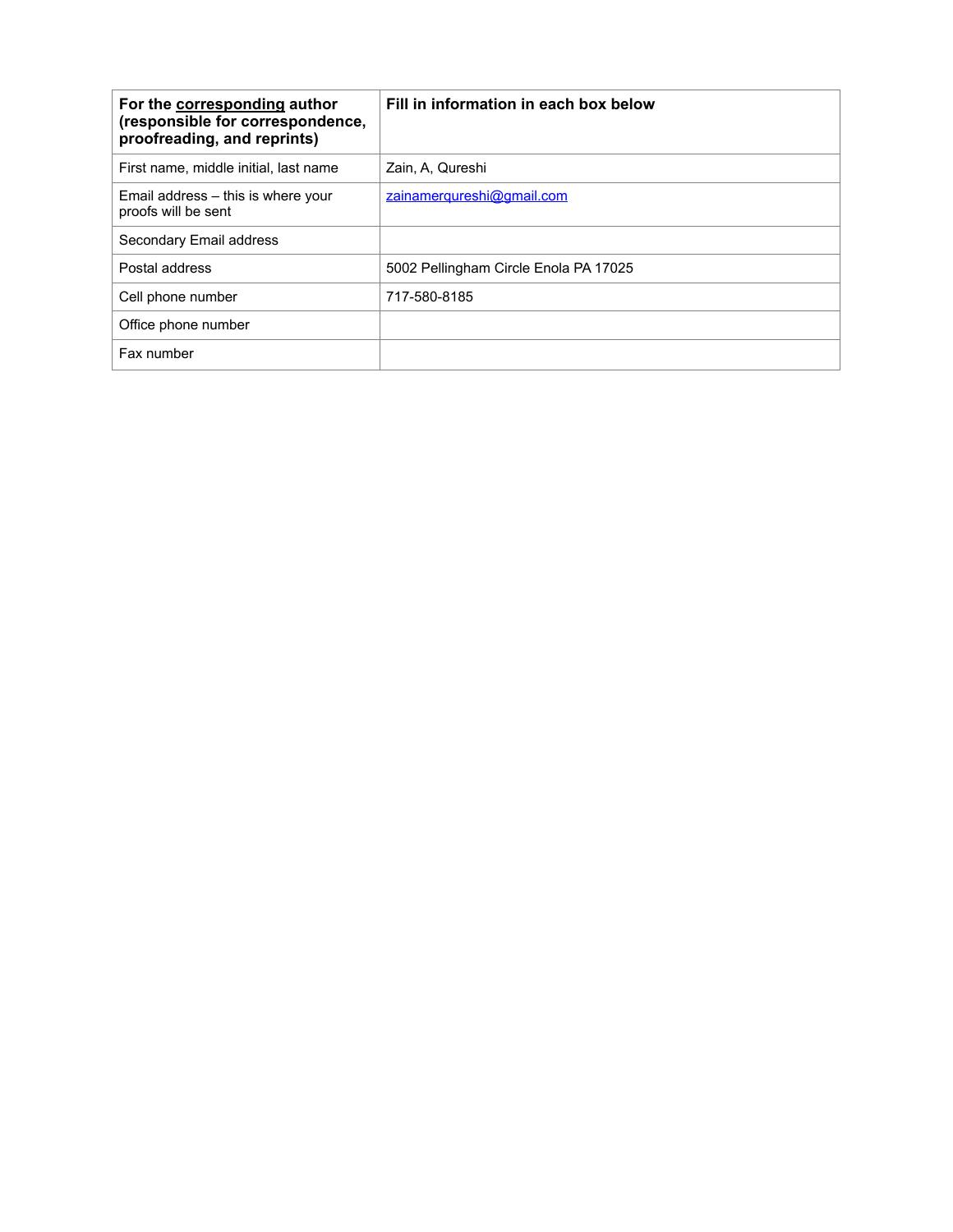## **Abstract** 1

| $\overline{2}$ | The Mediterranean Diet has been growing in popularity as preventive medicine has made way                    |
|----------------|--------------------------------------------------------------------------------------------------------------|
| 3              | in the healthcare community. Doctors are telling patients to adopt this diet due to its role in lowering     |
| 4              | stroke rates and other cardiovascular diseases in both Italy and Greece. These two countries have some       |
| 5              | of the lowest stroke numbers in the world, and experts believe this is the result of the diet and lifestyle  |
| 6              | of the people of that region. The diet includes foods such as fruits, vegetables, nuts, fish, and olive oil, |
| 7              | along with less cholesterol, saturated fats, and trans fats. These specific foods and combinations of        |
| 8              | foods include properties that can prevent high blood pressure. We will explore the capabilities of the       |
| 9              | Mediterranean diet in preventing stroke, and the importance of preventive medicine in healthcare.            |
| 10<br>11       | Keywords: Stroke, Nutrition, Preventive Medicine, Mediterranean diet                                         |
| 12<br>13       | Introduction                                                                                                 |
| 14             | A common saying describing the US Healthcare system is that it is not, in fact, considered a                 |
| 15             | healthcare system, but is a sick care system. This is due to the healthcare system's prioritization of       |
|                | 16 treating disease after symptoms have presented in a patient as opposed to teaching patients how to        |
| 17             | prevent the disease. One of the most prevalent examples of this is stroke. Some experts say that up to       |
| 18             | 80% of strokes could be prevented through healthy lifestyle choices, which would lead to better control      |
| 19             | of blood pressure. Eating a healthy diet/better nutrition, engaging in regular exercise, and maintaining a   |
| 20             | healthy weight all reduce the risk of cardiovascular events (Hankey, 2005). Usually, preventive              |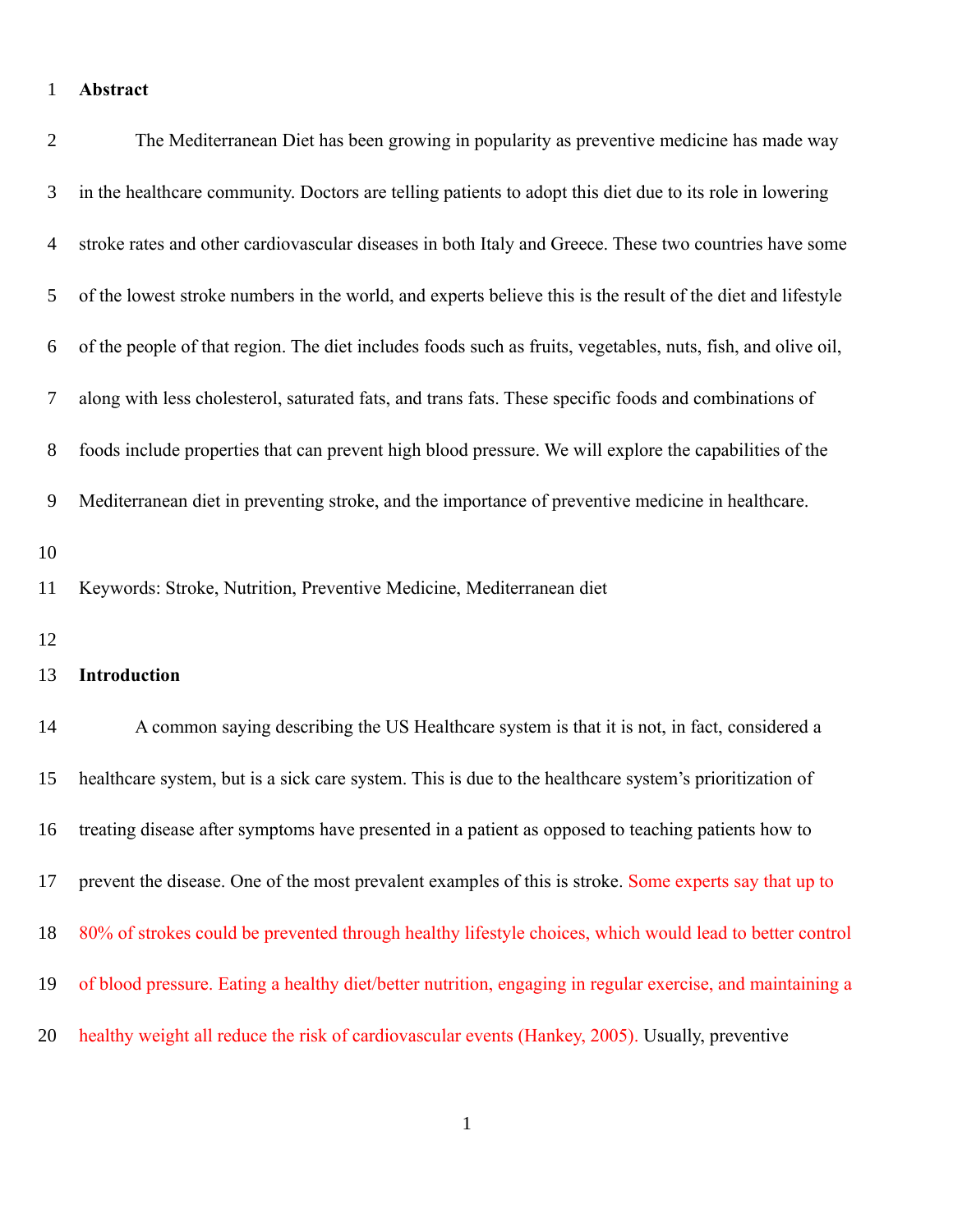| 22 | medicine is not prioritized in the United States as prevention is not as profitable as treating             |
|----|-------------------------------------------------------------------------------------------------------------|
| 23 | symptoms/diseases after they develop (Harrah, 2015). Recently, however, doctors have started to             |
| 24 | realize the benefits of preventive medicine to general patient care. This has led to studies and research   |
| 25 | that describe what exact measures patients must take to prevent the occurrence of diseases. When it         |
| 26 | comes to stroke, some patients in the US assume that if they have a family history they have limited        |
| 27 | control over their susceptibility to its occurrence. While family history plays a large part in one's       |
| 28 | individual susceptibility to stroke, environmental factors such as weight, nutrition, and exercise also     |
| 29 | play a role (Yu et. al, 2019). Practicing a healthy lifestyle does not guarantee the prevention of certain  |
| 30 | diseases. However, when looking at the overall occurrence of stroke, it is evident that patients who        |
| 31 | improve environmental factors affecting their susceptibility face a significantly decreased risk of stroke  |
| 32 | no matter what their genetic risk may be (Peterson et. al, 2015). We will examine the effectiveness of      |
| 33 | multiple preventive lifestyle techniques for reduction of stroke risk, focusing on Mediterranean            |
| 34 | nutrition and better lifestyle choices.                                                                     |
| 35 | Stroke is one of the primary preventable burdens on the US healthcare system; it is often                   |
| 36 | survivable but can lead to numerous disabilities (Bauer et. al, 2014). Preventive medicine can reduce       |
| 37 | this burden by treating the precursors to stroke rather than the after-effects. In the year 2000, over half |
| 38 | of all deaths in the US were preventable, and still millions of people die every year from preventable      |
| 39 | disease (Mokdad et al., 2004). Proper measures such as screenings, nutritional modifications, increased     |
| 40 | exercise, and regular health checks help prevent chronic diseases. Many people are simply unaware of        |
| 41 | the steps they need to take in order to stay healthy as they age, and manage diseases they have. Ideally,   |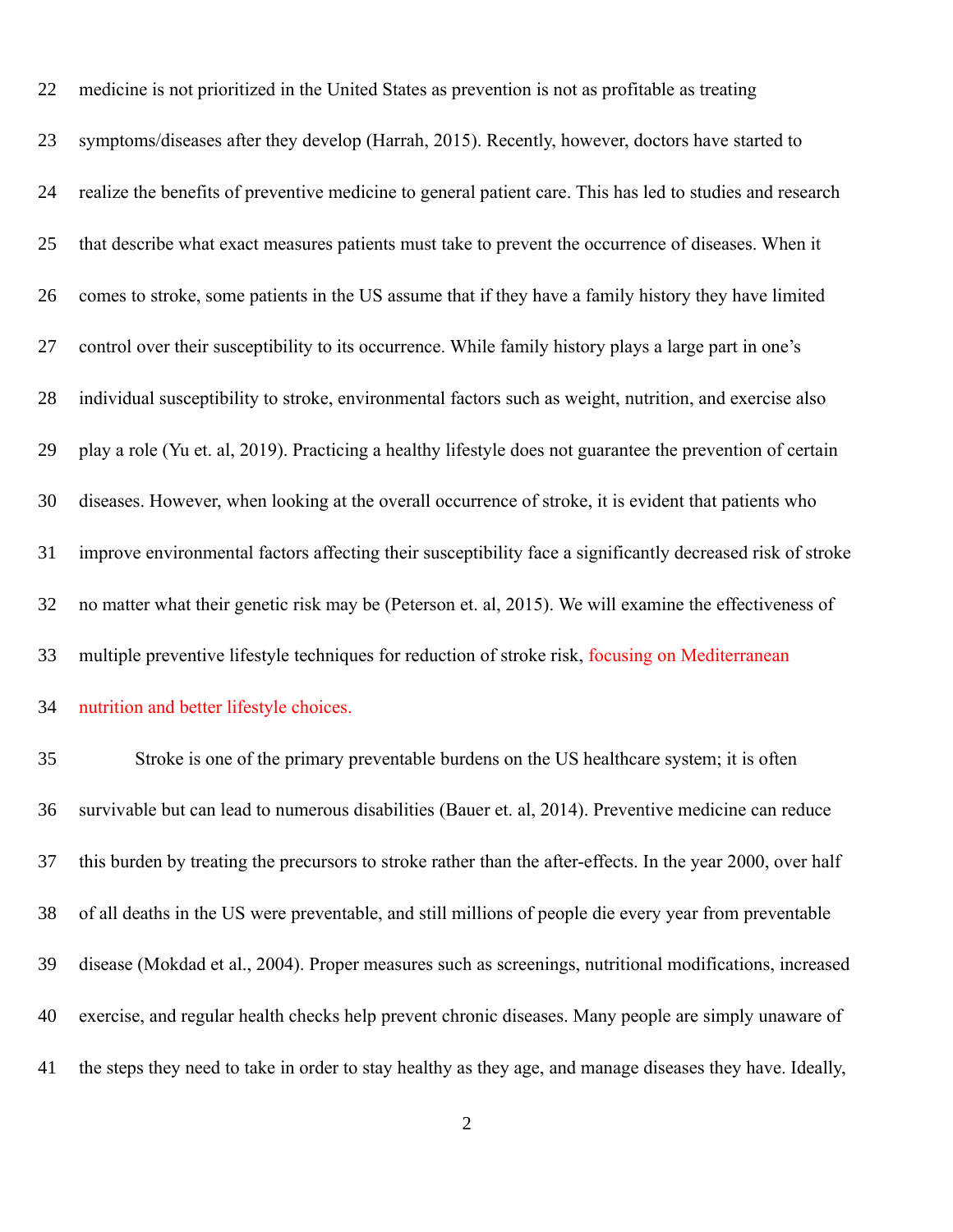| 42 | doctors who practice preventive medicine screen their patient's genetic history and environmental            |
|----|--------------------------------------------------------------------------------------------------------------|
| 43 | factors in order to predict their susceptibility to diseases. Then, they recommend personalized              |
| 44 | preventive strategies that decrease a patient's risk of disease, such as proper nutrition choices, exercise, |
| 45 | and other preventive measures. Stroke is one of the most effective examples of how prevention can            |
| 46 | change one's risk of developing a disease. Every year, more than 795,000 people have a stroke in the         |
| 47 | US, and it can cause a loss of cognitive, motor, and sensory function of the brain (Capriotti et. al,        |
| 48 | 2016).                                                                                                       |
| 49 |                                                                                                              |
| 50 | <b>Family History's Effect on Stroke</b>                                                                     |
| 51 | Genetics have a limited but important role in stroke risk. Susceptibility to stroke before age 55            |
| 52 | is largely based on family history (Michael et.al, 2006). This is defined as any first-degree relative who   |
| 53 | had a stroke before age 55. Identifying this risk should signal to the preventive physician that early       |
| 54 | intervention may be key in a patient's health. While at a young age, family history of stroke is perhaps     |
| 55 | the most important risk factor, as we age, environmental factors become more powerful predictors.            |
| 56 | Stroke is usually caused by high blood pressure or other factors when a patient is past the age of fifty-    |
| 57 | five. A family history remains an important risk factor in patients after the age of fifty-five along with   |
| 58 | other environmental factors.                                                                                 |
| 59 |                                                                                                              |

## **Introduction to Stroke and Risk Factors** 60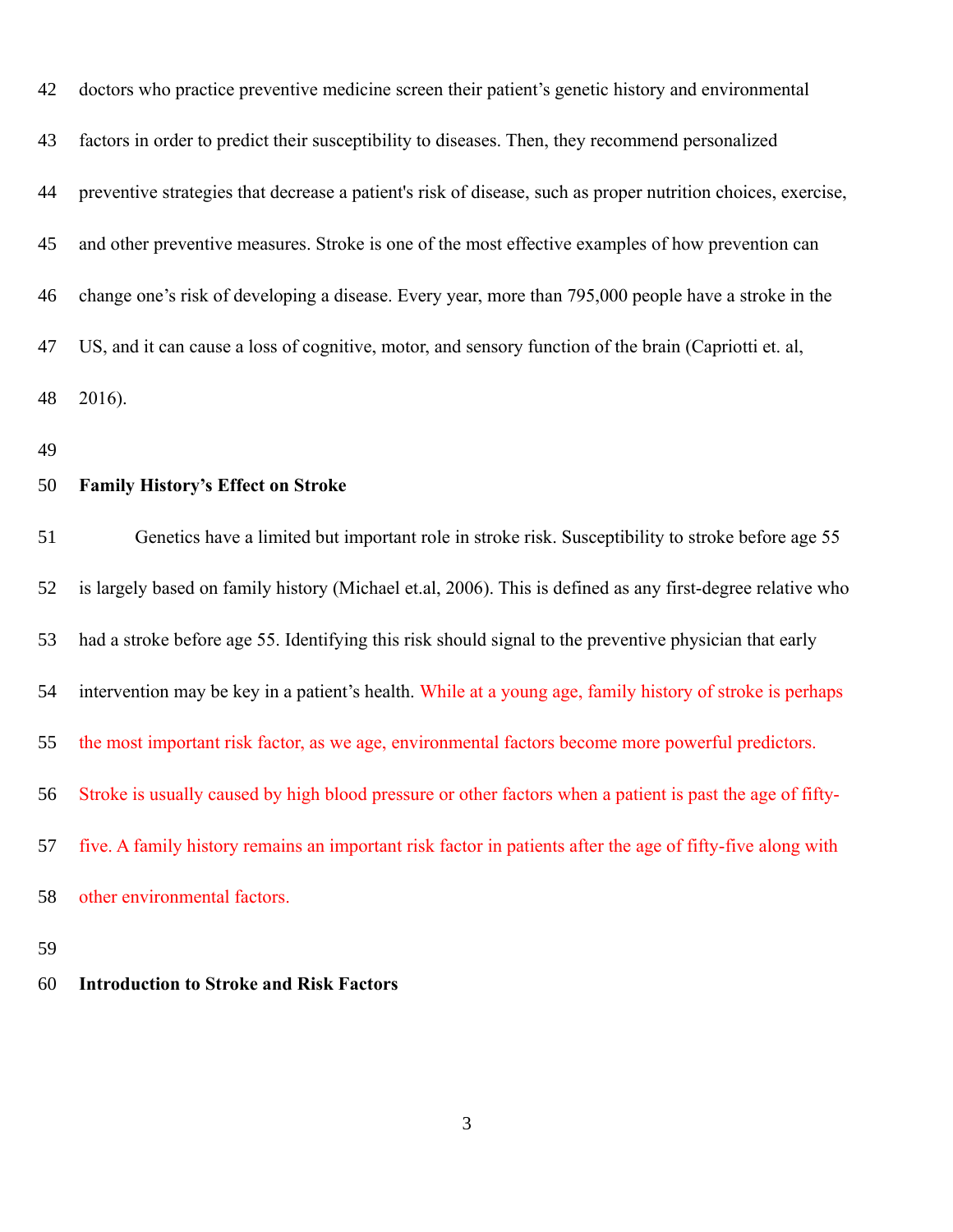| 61 | Stroke can be caused due to a blocked artery, or the leaking/bursting of a blood vessel in the               |
|----|--------------------------------------------------------------------------------------------------------------|
| 62 | brain. A blocked artery, or ischemic stroke, occurs when blood vessels in the brain become weakened          |
| 63 | or blocked by fatty deposits, debris, or blood clots. This can be due to a number of factors, but what       |
| 64 | usually causes blockages in the brain in elderly patients is high cholesterol (Dietschy et. al, 2001).       |
| 65 | Cholesterol is made by the body and consumed through the diet. It is necessary for cell walls,               |
| 66 | hormones, vitamin D, and digestion, along with many other bodily functions. However, too much LDL            |
| 67 | (low-density lipoprotein) cholesterol, or bad cholesterol, in the blood can be detrimental. It can result in |
| 68 | fatty deposits in blood vessels, which build up and cause narrowing with the potential for blockage.         |
| 69 | When this occurs, it causes a stroke. The leaking/bursting of blood vessels in the brain, or a               |
| 70 | hemorrhagic stroke, is less common but can be more deadly. This occurs when blood vessels,                   |
| 71 | specifically in the brain, become blocked to the point where they burst or leak. It is similar to putting    |
| 72 | pressure on a balloon to the point where it bursts or leaks air. This is often the result of high blood      |
| 73 | pressure (hypertension) which leads to high stress on the walls of the vessel. The blood from a ruptured     |
| 74 | vessel then puts pressure on the surrounding cells in the brain. This can significantly damage the cells,    |
| 75 | and the affected area of the brain to cease function. There are a multitude of other factors that affect     |
| 76 | one's risk for increased LDL cholesterol, high blood pressure, and stroke, such as lack of exercise,         |
| 77 | smoking, being overweight, and poor nutrition. These are the major factors that affect one's risk of         |
| 78 | stroke past the age of fifty-five. The Mediterranean diet, however, is one of the best interventions to      |
| 79 | reduce the risk of stroke, and therefore our best hope to prevent cerebro-vascular events.                   |
|    |                                                                                                              |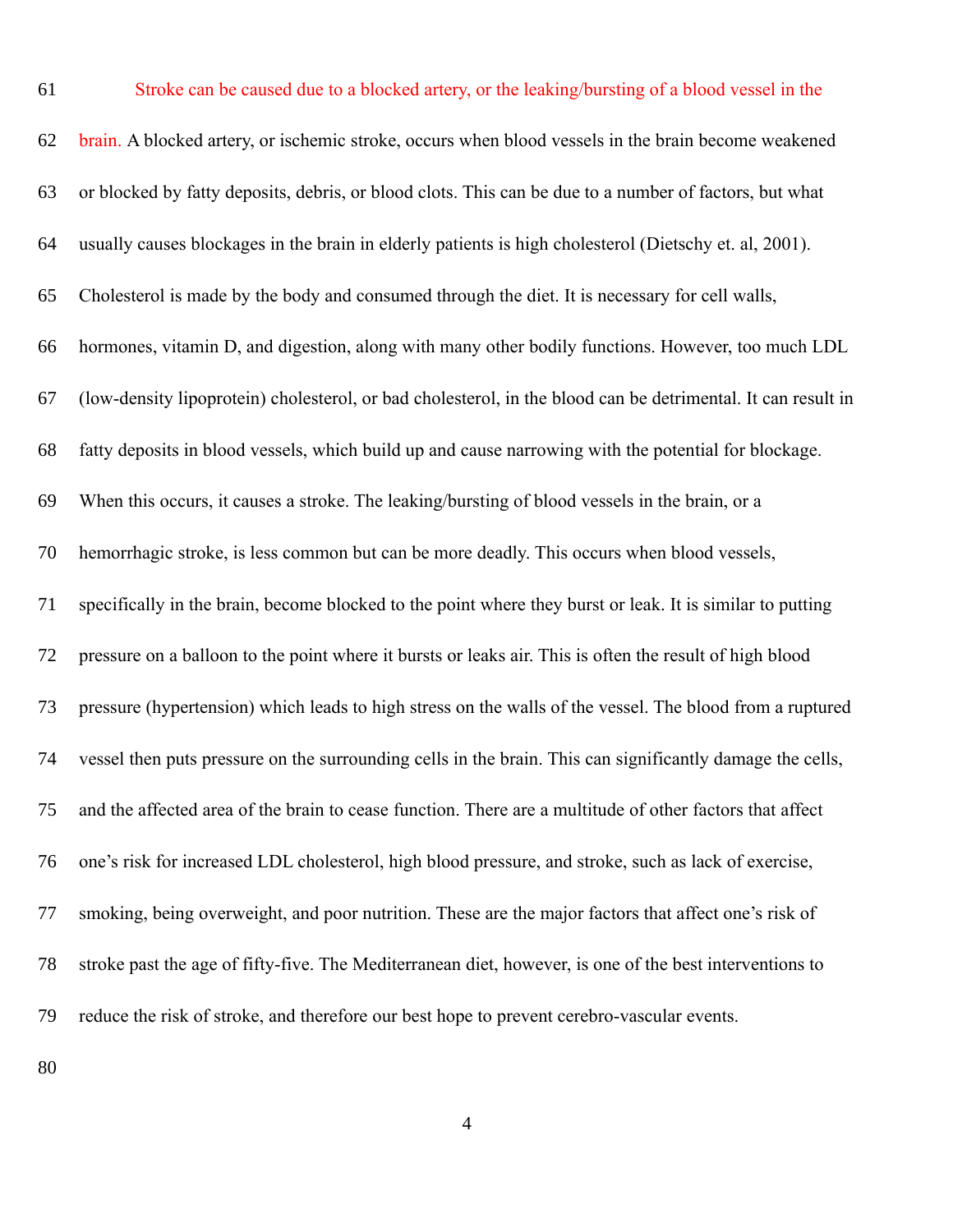## **The Mediterranean Diet** 81

| 82 | The diet eaten on the Greek island of Crete, most commonly known as the Mediterranean Diet,                  |
|----|--------------------------------------------------------------------------------------------------------------|
| 83 | is considered by experts to be the most useful in preventing the onset of diseases, such as stroke. It       |
| 84 | consists of eating a plant-based diet, including whole grains, vegetables, legumes, fruits, nuts, seeds,     |
| 85 | herbs, and spices (Demarin et. al, 2011). In addition, olive oil is the main source of added fat. Olive oil  |
| 86 | is a healthy fat as it is monounsaturated and better than the saturated fats and trans fats that are usually |
| 87 | present in American cuisine. These saturated and trans fats contribute heavily to stroke risk. Fish, eggs,   |
| 88 | seafood, dairy, and poultry are also included in the Mediterranean diet; however, they are only eaten        |
| 89 | occasionally. Red meat is reserved for special events, and eaten very rarely.                                |
| 90 |                                                                                                              |
| 91 | The Mediterranean Diet's Effect on Cholesterol                                                               |
| 92 | One of the largest nutritional changes one can make to prevent stroke is to consume less                     |
| 93 | saturated and trans fats, which reduces LDL cholesterol. The Mediterranean diet has been shown to do         |
| 94 | this. Various studies have shown that those who primarily consume a diet similar to the Mediterranean        |
| 95 | diet routinely have lower total cholesterol levels than those who do not (Meslier et al., 2020). This        |
| 96 | primarily comes from the Mediterranean diet's prioritization of olive oil as the main source of fat, and     |
| 97 | the lower consumption rate of unhealthier types of fat. The olive oil in the Mediterranean diet increases    |
| 98 |                                                                                                              |
|    | key HDL cholesterol functions, which remove excess cholesterol from arteries, serves as an                   |
| 99 | antioxidant, and keeps blood vessels clear (Hernáez et al., 2017). This reduces risk of stroke               |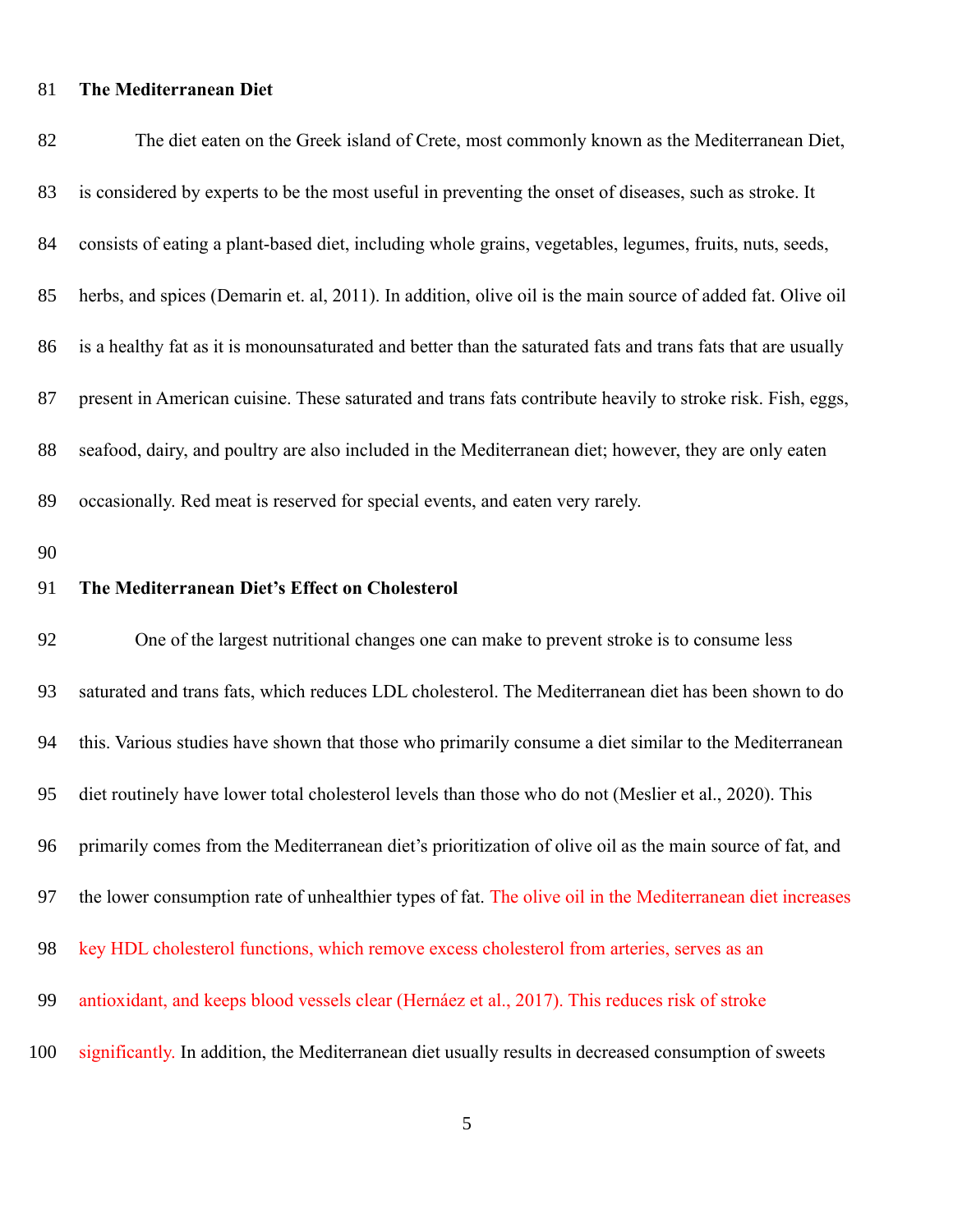and desserts, which are often high in saturated fat. When less saturated fat is eaten, the body will produce less LDL cholesterol. 101 102

As stated previously, cholesterol is a fatty substance that helps build cells in the body. Humans usually obtain cholesterol through diet. It is critical for survival; however, issues arise when the body contains an excess of cholesterol. Increased cholesterol creates fatty deposits in the bloodstream, which can decrease blood flow. If these fatty deposits rupture, they can form a clot, which could cause a stroke. Studies say that the Mediterranean diet can reduce cholesterol by up to 3x the original amount (Kastorini et al., 2011), which makes it one of the most effective ways of lowering one's cholesterol. **The Mediterranean Diet's Effect on High Blood Pressure** High blood pressure is also one of the most prevalent causes of stroke due to increased pressure on blood vessels in the brain, which can lead to cerebral bleeding and stroke. A study conducted in Spain suggested that the Mediterranean diet could reverse all changes in blood pressure related to age when compared to a regular diet (Bonaccio, 2012). This is huge, because age is one of the biggest contributors to higher blood pressure. If the Mediterranean diet prevents these changes, then one's blood pressure would not skyrocket as one get older. Therefore, the risk of stroke would remain controlled despite aging. Patients who do not follow the Mediterranean diet, however, would still have a higher risk of stroke. Most of the influence the Mediterranean diet has on blood pressure is based on a combination of factors, such as healthy eating and increased exercise. The use of olive oil as fat is one 103 104 105 106 107 108 109 110 111 112 113 114 115 116 117 118 119

of the most important factors in decreasing blood pressure. Olive oil is high in polyphenols, a 120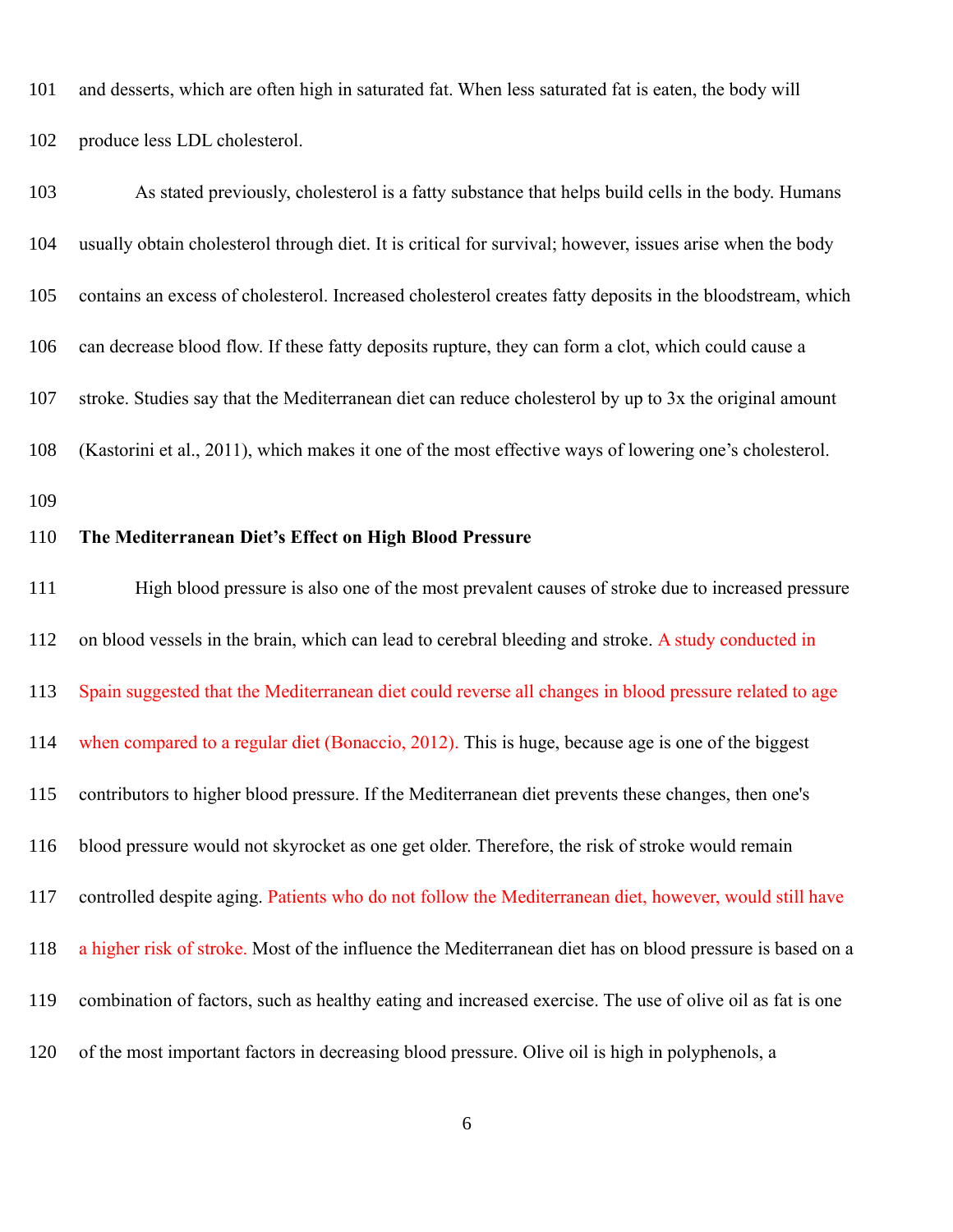micronutrient that occurs naturally in plants, which has a positive effect on blood pressure (Covas et. al, 2006). Specifically, it enhances the response from the endothelium-derived factors, blunting blood pressure increase (Linder et. al, 1990). This is what mainly contributes to lower blood pressure through the mediterranean diet, and significantly decreases one's risk for stroke. 121 122 123 124

125

### **The Mediterranean Diet's Effect on Obesity and Diabetes** 126

While the Mediterranean diet doesn't specifically limit the number of calories one eats, calories will usually be less due to the amount of natural and healthy food that is eaten. The average number of calories one eats a day is approximately 1,527 calories for those that adhere to the Mediterranean diet (Davis et. al, 2015). In addition, the average number of calories a sedentary person burns in a day is around 1800 calories. The average number of calories an active person burns in a day is 1900-2200 calories. Thus, whoever follows the Mediterranean diet may be in a caloric deficit, resulting in weight loss. While different people lose weight at a different pace, being in a caloric deficit has the potential to decrease obesity. Obesity puts one at a higher risk of stroke due to high total cholesterol levels, and higher blood pressure (Winter et. al, 2018). Also, with obesity, it is harder for blood to circulate, contributing to an increased chance of blockage in the brain. In a study, 10 subjects who previously had coronary artery disease were placed on the Mediterranean diet for 8 weeks along with regular exercise. They went to weekly informational sessions, and completed food-related questionnaires to analyze their food intake. The control group, another 10 subjects, were told to go about their daily life with no 127 128 129 130 131 132 133 134 135 136 137 138 139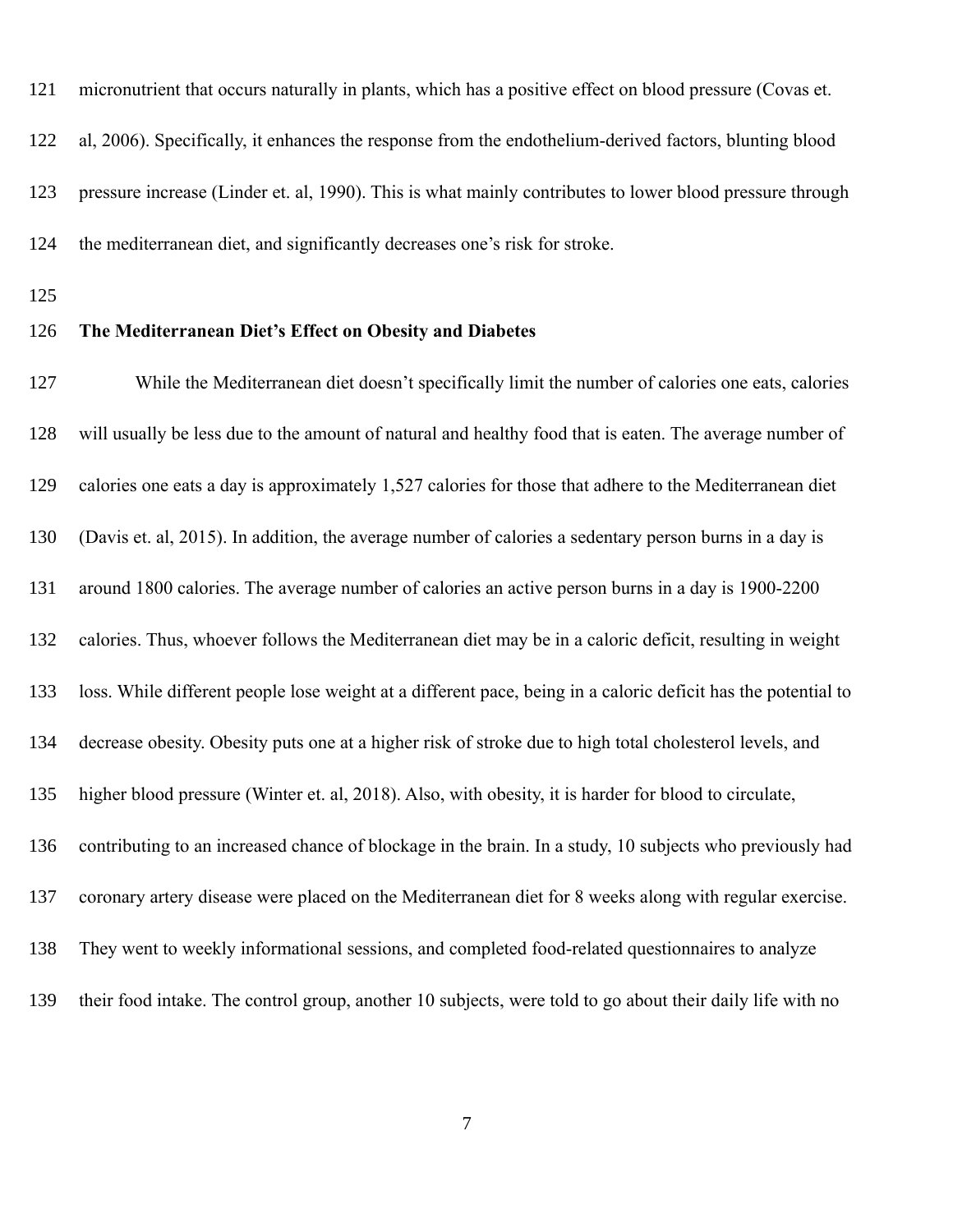| 140 | changes relating to health and nutrition. All 10 subjects in the experimental group had a significant      |
|-----|------------------------------------------------------------------------------------------------------------|
| 141 | decrease in weight compared to the control; simply because of diet and exercise. (Noites et. al, 2015).    |
| 142 | Obesity also has a very strong correlation with the occurrence of Transient Ischemic Attacks,              |
| 143 | also known as mini strokes. These attacks, which can be quite dangerous, are frequently considered         |
| 144 | early warning signs of stroke. In fact, up to 15% of people who have a TIA have a stroke within 3          |
| 145 | months (Coull et. al, 2004).                                                                               |
| 146 | In addition, obesity can contribute to risk for diabetes due to insulin resistance. This is when           |
| 147 | body cells do not respond to regulate a person's insulin production. This also increases the risk of       |
| 148 | stroke as diabetes causes the blood vessels to become stiff. This is called arteriosclerosis. It increases |
| 149 | chances of blockage or bleeding of the blood vessels (Abbott, 1987). The Mediterranean diet reduces        |
| 150 | the chance of developing diabetes due to healthy eating habits, and less sugary food consumption. A        |
| 151 | study found that following the Mediterranean diet resulted in lower blood sugar and hba1c levels           |
| 152 | because of the lack of processed foods within the diet. This improved insulin sensitivity and reduced      |
| 153 | insulin resistance (Martín-Peláez et. al, 2020).                                                           |
| 154 | Exercise can help combat obesity and diabetes. Social exercise, the act of exercising with a               |
| 155 | group of people, may be better than solitary exercise, as it contributes to better physical, mental and    |
| 156 | emotional health (Schuenke et al, 2017) The Mediterranean lifestyle includes social exercise through       |
| 157 | regular walking and outdoor activities (Sanchez-Villegas, 2016).                                           |
| 158 |                                                                                                            |
| 159 | <b>Mediterranean Diet's Effect on Patients in Italy</b>                                                    |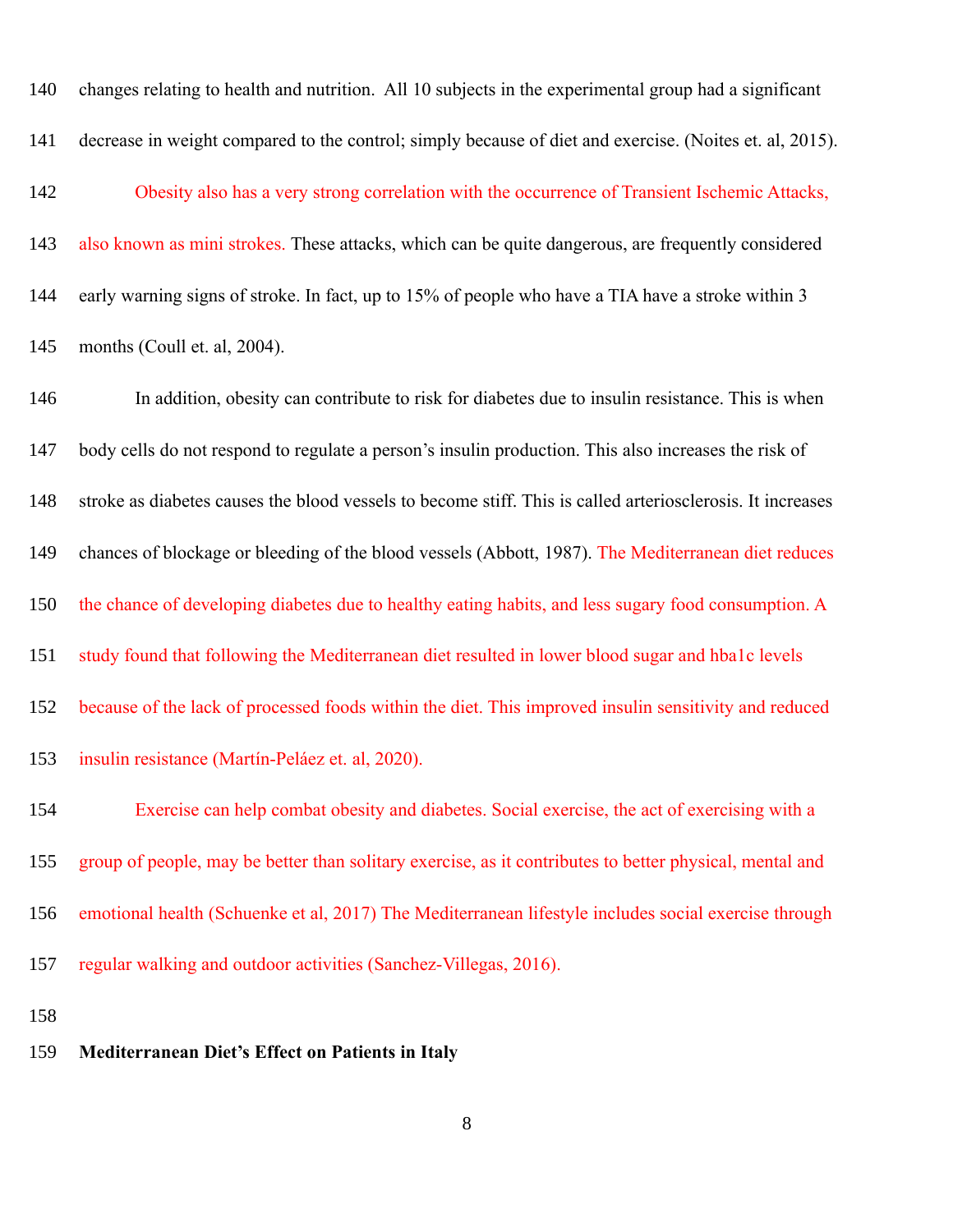| 160 | A study was done in Italy that tracked the benefits of the Mediterranean diet on a large scale,          |
|-----|----------------------------------------------------------------------------------------------------------|
| 161 | and showcased the benefits of better nutrition on stroke prevention. The Mediterranean diet was shown    |
| 162 | to help Italians who suffer from high stroke risk. While the average Italian usually eats a more         |
| 163 | nutritious diet than the average American, the benefits of the Mediterranean diet are much more          |
| 164 | effective in preventing diseases such as stroke. The Italian study found that dietary changes reduced    |
| 165 | risk of stroke by up to 25% among participants (Iacoviello, 2018).                                       |
| 166 |                                                                                                          |
| 167 | <b>Mediterranean Diet's Effect on American Patients</b>                                                  |
| 168 | The Mediterranean diet has already been shown to help Americans reduce their risk of stroke, as          |
| 169 | well. When it comes to stroke prevention in the US, the Mediterranean diet showed the most promise       |
| 170 | out of all secondary interventions in preventing secondary occurrences of stroke. Secondary              |
| 171 | interventions are when patients start incorporating preventive measures after they have already had a    |
| 172 | stroke in order to lower their risk in the future. These interventions are one of the best ways to gauge |
| 173 | the effectiveness of preventive measures. Five separate studies suggested that the Mediterranean diet    |
| 174 | has the most potential in preventing stroke (Dearborn et. al, 2015). While the Mediterranean diet is not |
| 175 | commonly practiced in the US, it has shown to be extremely effective in preventing strokes among all     |
| 176 | ages and races within the United States among those who adhere to the diet (Dearborn et. al, 2015). A    |
| 177 | study compared Americans on the Mediterranean diet versus those adhering to a typical American diet,     |
| 178 | and showed that those adhering to the Mediterranean diet were less likely than their counterparts to     |
| 179 | suffer from a stroke over two years (American Journal of Cardiology, June 1, 2008)                       |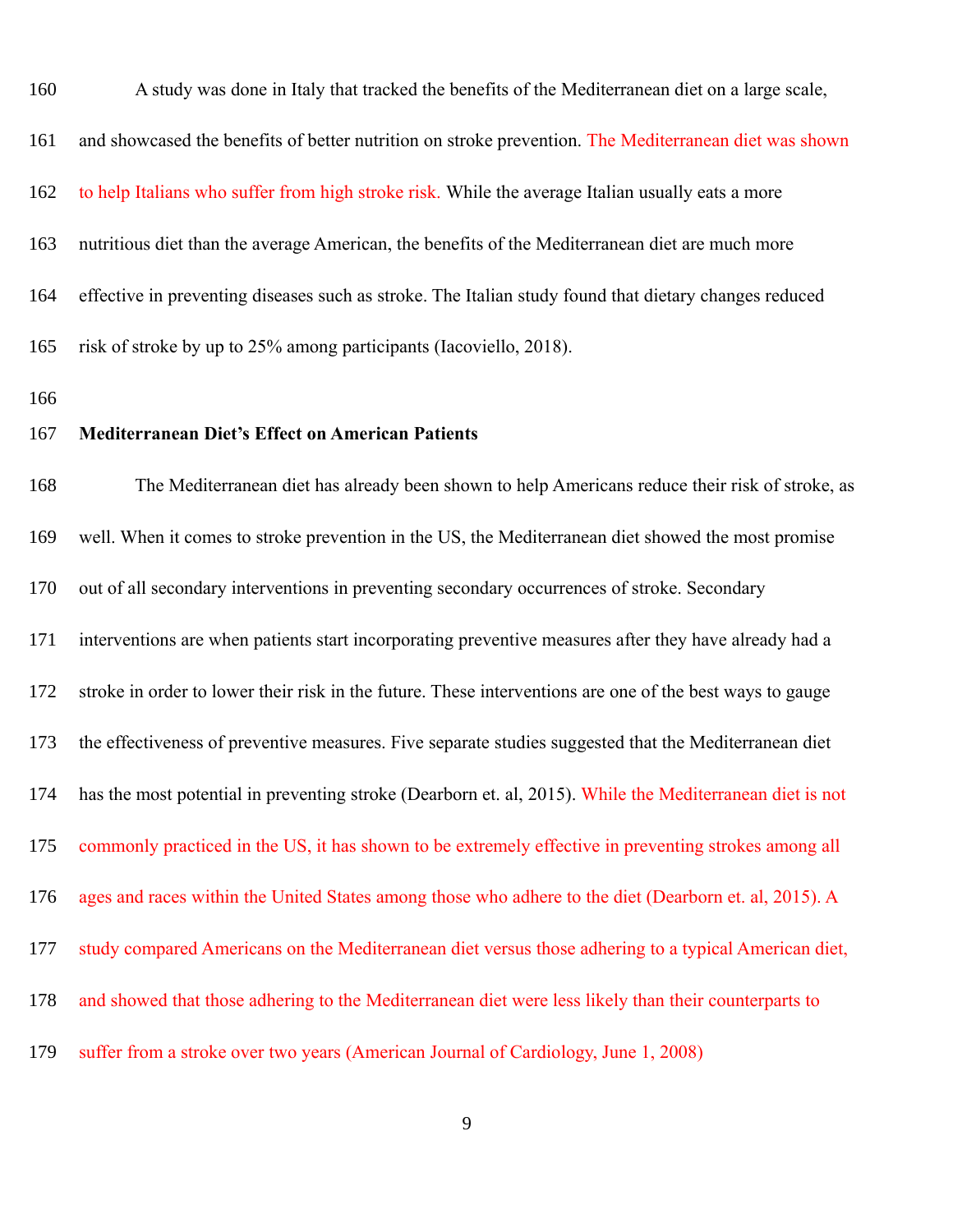### **Benefits of Preventive Medicine** 181

If one has a significant history of stroke, or risk factors for stroke, they can still reduce their susceptibility to stroke. Stroke is the result of multiple risk factors. Modifying these factors is the best approach towards preventing stroke. It is easier to prevent oneself from having high LDL cholesterol, high blood pressure, obesity, and diabetes which all contribute to raising the risk of stroke. The question, however, is to what extent can we prevent these diseases. Many assume that as they age, their health will deteriorate and their risk for disease will go up. While this is true, a major reason this is prevalent is because preventive medicine is not commonly used by the American Healthcare system to treat those who are susceptible to disease. If preventive measures like the Mediterranean diet were utilized by the healthcare system, stroke risk would most probably go down. In addition, most patients would be in better health overall, which would prevent other diseases, including cardiovascular diseases such as heart attacks. This all has to do with a concept called Healthspan, which explores how long humans are considered "healthy". While medication may quickly reduce cholesterol or high blood pressure, more so than diet changes, they are usually used after one's health has already gotten worse. If a patient's treatment plan utilized preventive measures early on, this would increase their healthspan as their overall health would be better as they advance through their life. This would make their body stronger, and if they must face a disease state, such as a heart attack or a stroke, the patient would have a better chance of surviving the incident. Overall, the Mediterranean diet and other preventive measures 182 183 184 185 186 187 188 189 190 191 192 193 194 195 196 197 198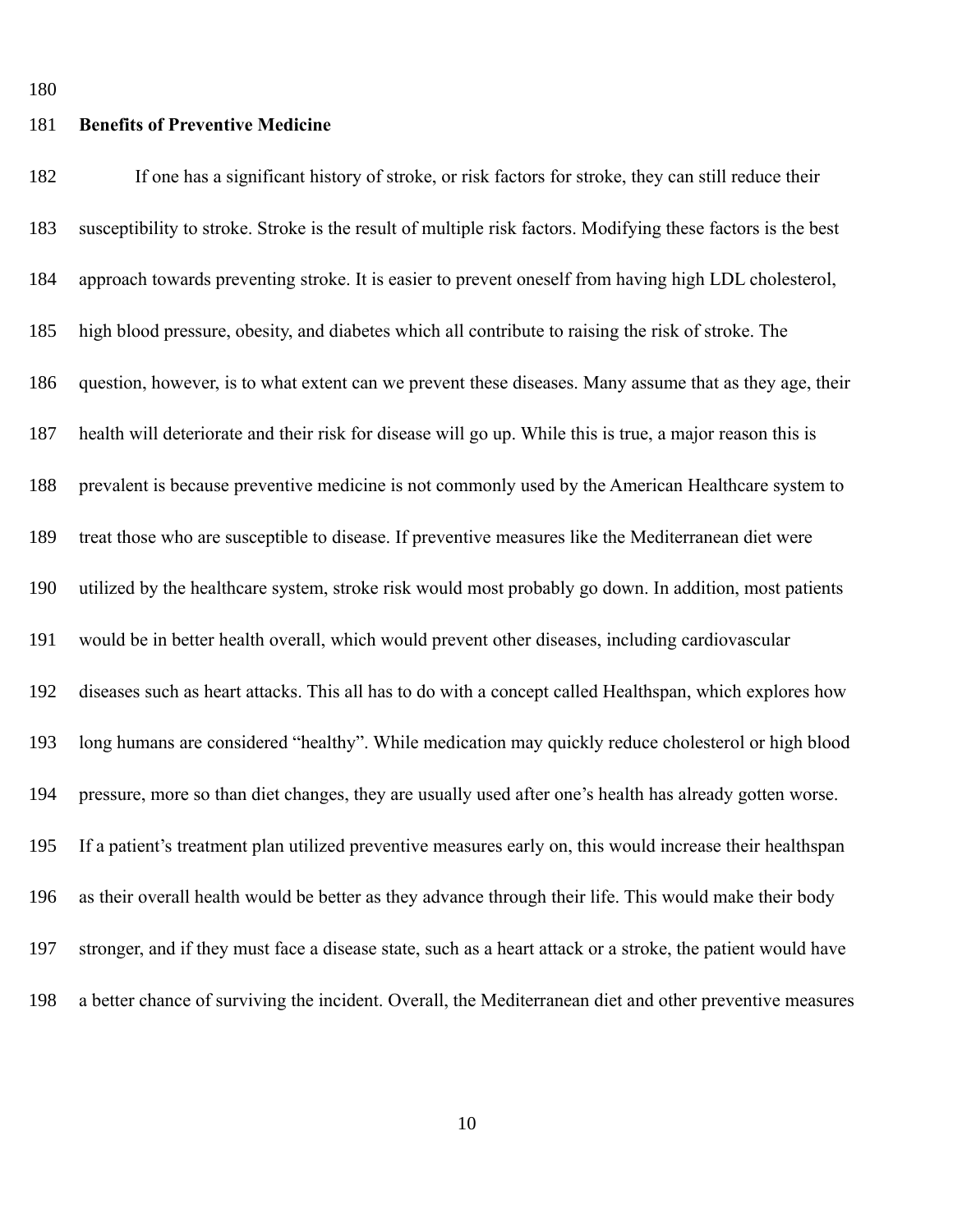do so much more than just prevent stroke. They actually extend healthspan, and a population's ability to survive dangerous health conditions. 199 200

201

### **Recommendations** 202

In order to decrease one's risk of developing a stroke, the Mediterranean diet is the best possible intervention. When it comes to LDL cholesterol, blood pressure, diabetes, obesity, or exercise, no other treatment option is able to address each specific risk factor for stroke. As shown throughout the paper, stroke risk is not inherently based on one's genetic predisposition to the disease, but also on one's lifestyle choices and health as they age. By preserving one's health span, a patient could be healthier, could feel healthier, and live longer simply by adhering to a proper nutritional diet and exercise plan. While medication may be more effective in certain cases and instances, preventive medicine is the most cost-effective and health-conscious way of avoiding disease. Healthier Americans would mean a lower strain on the healthcare system, and better diets would mean better overall health for Americans across the country. Physicians should make these specific recommendations when discussing the Mediterranean diet with their patients at high risk of stroke. First, they should mention the importance of low saturated fat and trans fat in their food, which means very little egg yolk, red meat, sweets/desserts, and full-fat dairy products along with avoidance of processed foods. In addition, patients should be instructed to focus on eating foods that are plant-based, such as nuts, whole grains, legumes, vegetables, etc. These provide necessary protein and nutrients to stay healthy. In addition, olive oil is the main source of added fat in the Mediterranean diet, and doctors must emphasize this as it 203 204 205 206 207 208 209 210 211 212 213 214 215 216 217 218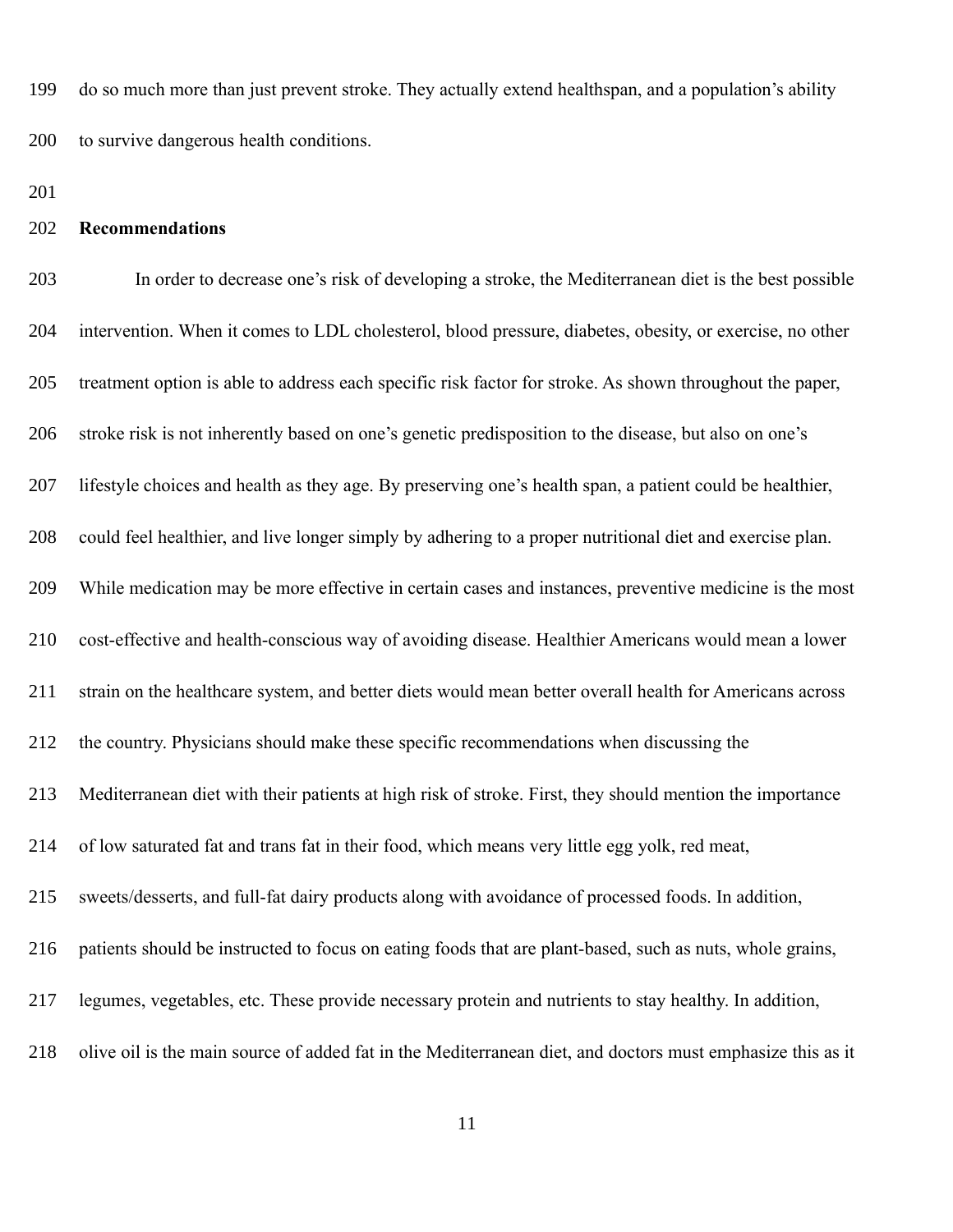| 219 | is the diet's main source of monounsaturated fats and polyphenols, which lower blood pressure. Lower       |
|-----|------------------------------------------------------------------------------------------------------------|
| 220 | blood pressure is necessary in preventing stroke and other cardiovascular diseases. Finally, doctors       |
| 221 | must emphasize the importance of social exercise. The Mediterranean lifestyle, which includes exercise     |
| 222 | as a social event, is important. Patients must understand that in order to reduce their risk of stroke and |
| 223 | adhere to the Mediterranean diet, they must participate in walking groups, yoga classes, weightlifting,    |
| 224 | hiking, or any kind of exercise that is done with others. These factors contribute the most to decreasing  |
| 225 | a patient's risk of stroke, which can help the US move towards being a country where healthspan            |
| 226 | increases, and patients are healthier due to preventive and natural measures versus consumption of high    |
| 227 | doses of medication.                                                                                       |
| 228 |                                                                                                            |
| 229 | Limitations                                                                                                |
| 230 | While the Mediterranean diet does reduce one's risk of stroke by a substantial amount, some                |
| 231 | may argue that it is not the most effective method of preventing stroke. Some Cholesterol drugs, like      |
| 232 | statins, can reduce cholesterol as much as 50% or more (Feingold, 2021) at a rapid rate. However,          |
| 233 | while the Mediterranean diet may be able to reduce cholesterol by up to 3x the original amount, the        |
| 234 | reduction is not as rapid. This effectiveness of treatment is through modification of risk factors of      |
| 235 | stroke, which include high LDL cholesterol, high blood pressure, diabetes, and obesity.                    |
| 236 |                                                                                                            |
| 237 | Conclusion                                                                                                 |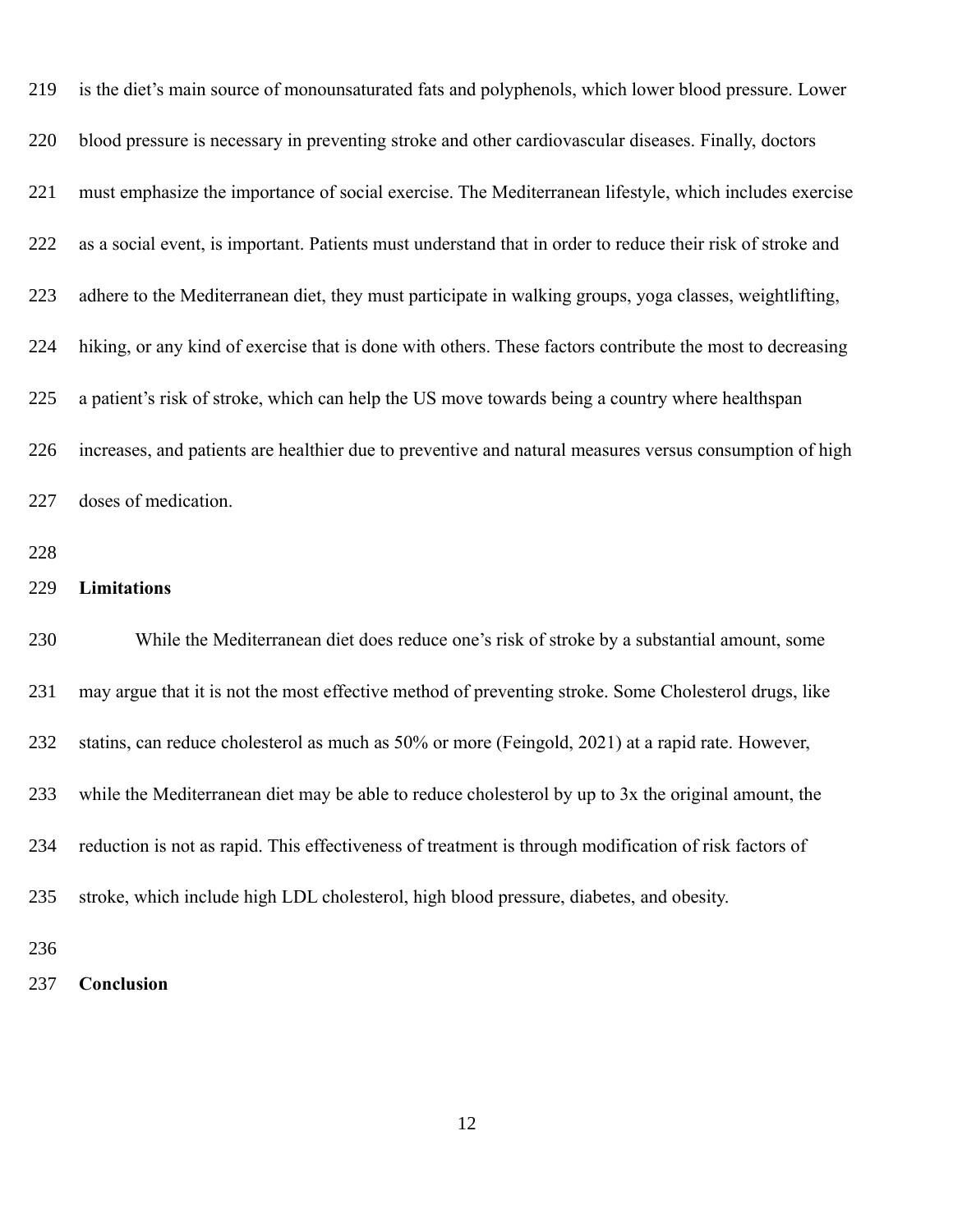| 238                      | There is no accurate way to determine how much one's environment or genetics contribute to                   |
|--------------------------|--------------------------------------------------------------------------------------------------------------|
| 239                      | susceptibility for stroke. A better way to look at the problem is that one cannot change their genetics, so  |
| 240                      | any aspect of lifestyle changed in a positive way is beneficial for prevention of disease. Since one's       |
| 241                      | environment is a factor that can be changed, any effort to change it in a positive way is likely to reduce   |
| 242                      | one's risk of stroke. Personalized medicine is the best way to treat any type of disease. Focusing on        |
| 243                      | preventing the factors that cause a certain disease will always result in a healthier patient than trying to |
| 244                      | treat a disease after its appearance. The core of preventive medicine is individualized attention, which     |
| 245                      | is why every doctor in the US should be focusing on preventing disease when they first meet with their       |
| 246                      | patients. Preventive medicine educates patients on lifestyle changes needed in order to preserve health      |
| 247                      | and reduce risk of diseases. This form of healthcare is best for both patients and doctors, as it reduces    |
| 248                      | disease and increases overall health, as shown through reduction in stroke and the Mediterranean diet's      |
| 249                      | effect on prevention.                                                                                        |
| 250<br>251<br>252<br>253 |                                                                                                              |
| 254                      |                                                                                                              |
| 255                      |                                                                                                              |
| 256                      |                                                                                                              |
| 257                      |                                                                                                              |
| 259                      |                                                                                                              |
| 260                      |                                                                                                              |
| 261                      |                                                                                                              |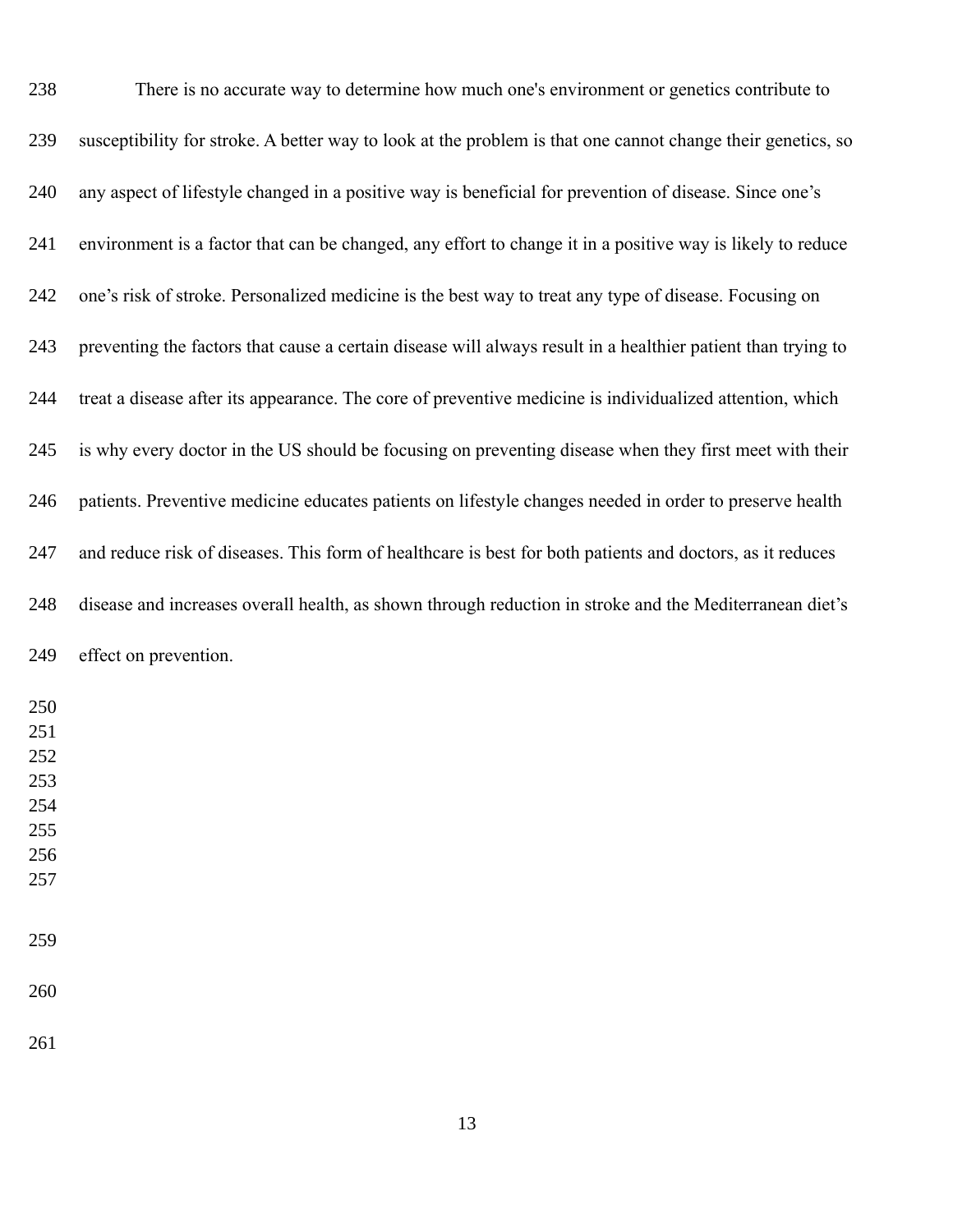#### **References** 262

|  |  |  | 263 Widmer, R Jay et al. "The Mediterranean diet, its components, and cardiovascular disease." The |  |  |  |  |  |
|--|--|--|----------------------------------------------------------------------------------------------------|--|--|--|--|--|
|--|--|--|----------------------------------------------------------------------------------------------------|--|--|--|--|--|

- American journal of medicine vol. 128,3 (2015): 229-38. doi:10.1016/j.amjmed.2014.10.014 264
- Ojo O, Brooke J. The Use of Enteral Nutrition in the Management of Stroke. Nutrients. 2016; 265
- 8(12):827. https://doi.org/10.3390/nu8120827 266
- Wirth, R., Smoliner, C., Jäger, M. et al. Guideline clinical nutrition in patients with stroke. Exp & Trans Stroke Med 5, 14 (2013). https://doi.org/10.1186/2040-7378-5-14 267 268
- Corrigan, M.L., Escuro, A.A., Celestin, J. and Kirby, D.F. (2011), Nutrition in the Stroke Patient. 269
- Nutrition in Clinical Practice, 26: 242-252. https://doi.org/10.1177/0884533611405795 270
- Foroughi M, Akhavanzanjani M, Maghsoudi Z, Ghiasvand R, Khorvash F, Askari G. Stroke and 271
- nutrition: a review of studies. Int J Prev Med. 2013;4(Suppl 2):S165-S179. 272
- Spence JD. Diet for stroke prevention. Stroke Vasc Neurol. 2018;3(2):44-50. Published 2018 Jan 13. 273
- doi:10.1136/svn-2017-000130 274
- Iacoviello, L. "Diet and Primary Prevention of Stroke: Systematic Review and Dietary 275
- Recommendations by the Ad Hoc Working Group of the Italian Society of Human Nutrition." 276
- *Nutrition, Metabolism and Cardiovascular Diseases*, Nutrition, Metabolism and Cardiovascular 277
- Diseases, 1 Apr. 2018, 278
- www.nmcd-journal.com/article/S0939-4753(18)30001-2/fulltext#articleInformation. 279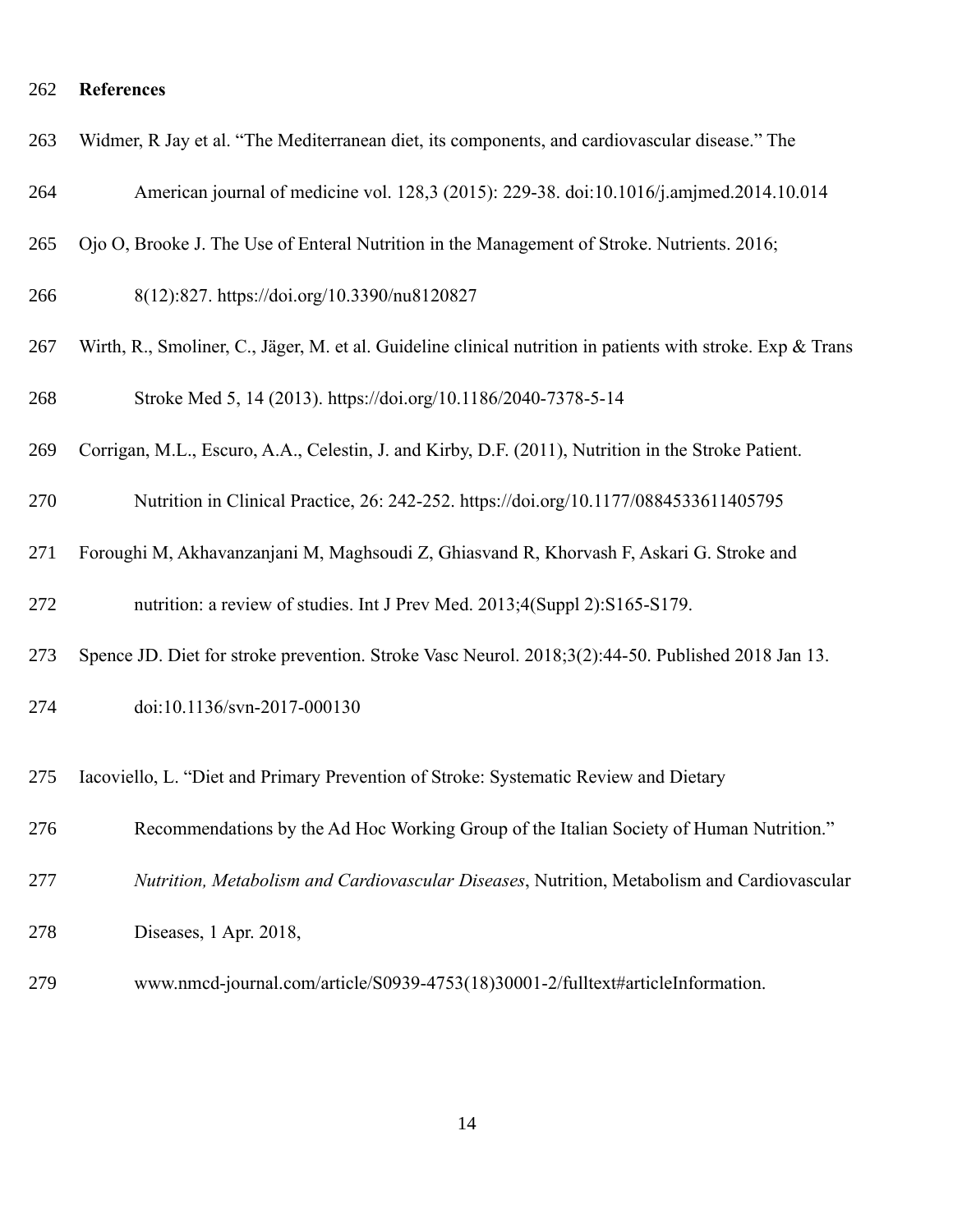- Pandian, J. D., Gall, S. L., Kate, M. P., Silva, G. S., Akinyemi, R. O., Ovbiagele, B. I., ... & Thrift, A. 280
- G. (2018). Prevention of stroke: a global perspective. The Lancet, 392(10154), 1269-1278. 281
- Guzik, Amy, and Cheryl Bushnell. "Stroke epidemiology and risk factor management." CONTINUUM: 282
- Lifelong Learning in Neurology 23.1 (2017): 15-39. 283
- English, Coralie, et al. "The role of diet in secondary stroke prevention." The Lancet Neurology (2020). 284
- Fisher, Marc, Kennedy Lees, and J. David Spence. "Nutrition and stroke prevention." Stroke 37.9 (2006): 2430-2435. 285 286
- Kastorini, Christina-Maria, et al. "The effect of Mediterranean diet on metabolic syndrome and its 287
- components: a meta-analysis of 50 studies and 534,906 individuals." Journal of the American college of cardiology 57.11 (2011): 1299-1313. 288 289
- De Pergola, Giovanni, and Annunziata D'Alessandro. "Influence of Mediterranean diet on blood pressure." Nutrients 10.11 (2018): 1700. 290 291
- Altomare, Roberta, et al. "The mediterranean diet: a history of health." Iranian journal of public health 42.5 (2013): 449. 292 293
- Abbott, Robert D., et al. "Diabetes and the risk of stroke: the Honolulu Heart Program." Jama 257.7 (1987): 949-952. 294 295
- Hankey, G. J. "Preventable stroke and stroke prevention." Journal of Thrombosis and Haemostasis 3.8 (2005): 1638-1645. 296 297
- Saulle, R., et al. "A systematic overview of the scientific literature on the association between 298
- Mediterranean Diet and the Stroke prevention." Clin Ter 170.5 (2019): e396-e408. 299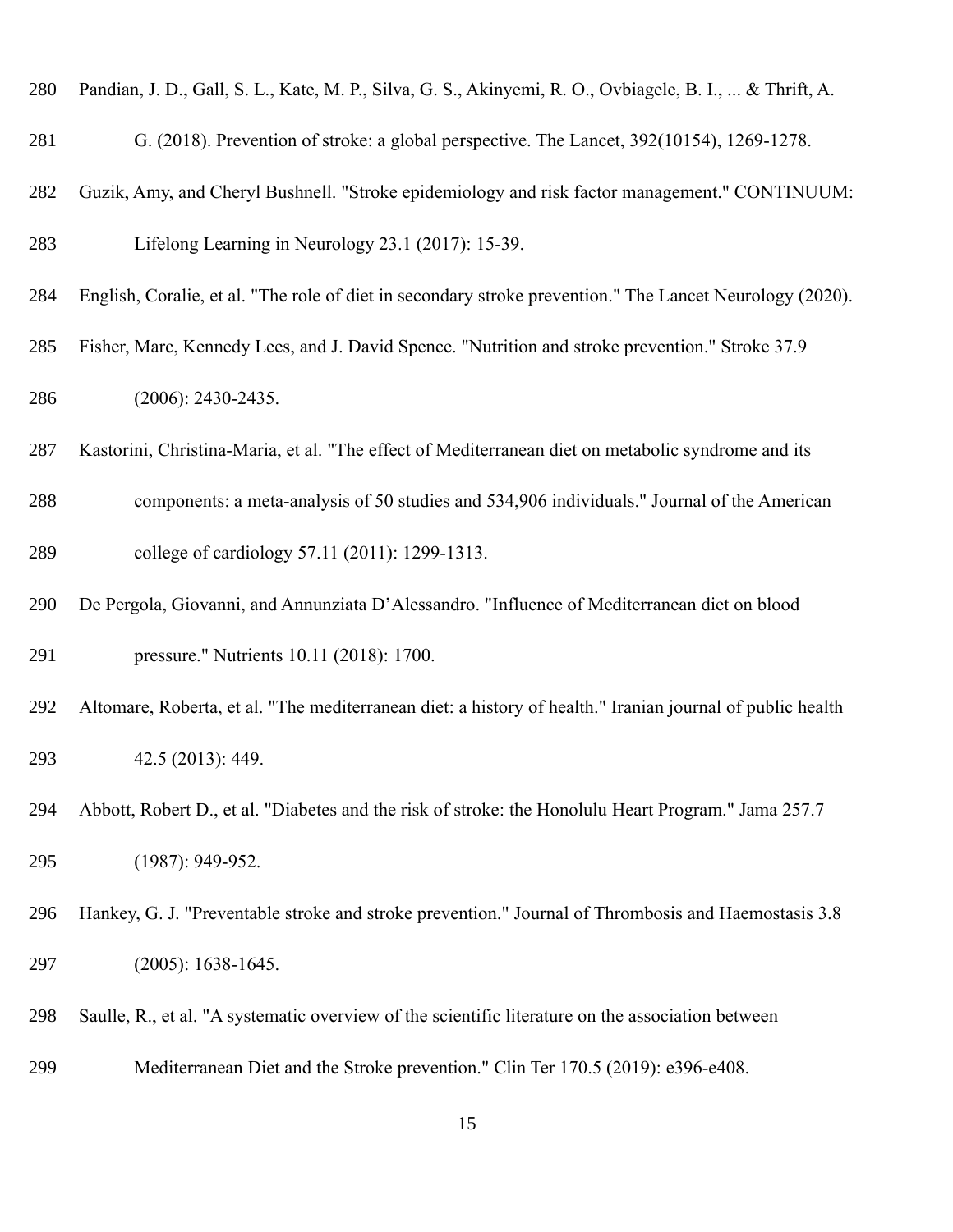- Dontas, Anastasios S., et al. "Mediterranean diet and prevention of coronary heart disease in the 300
- elderly." Clinical interventions in aging 2.1 (2007): 109. 301
- Yang, Ji Hye, et al. "Neoagarooligosaccharides enhance the level and efficiency of LDL receptor and improve cholesterol homeostasis." Journal of functional foods 38 (2017): 529-539. 302 303
- Estruch, Ramón, et al. "Primary prevention of cardiovascular disease with a Mediterranean diet." New England Journal of Medicine 368.14 (2013): 1279-1290. 304 305
- Gotto Jr, Antonio M. "Statins: powerful drugs for lowering cholesterol: advice for patients." Circulation 105.13 (2002): 1514-1516. 306 307
- Dearborn, Jennifer L., Victor C. Urrutia, and Walter N. Kernan. "The case for diet: a safe and 308
- efficacious strategy for secondary stroke prevention." Frontiers in neurology 6 (2015): 1. 309
- Yu, Shumin, et al. "Different types of family history of stroke and stroke risk: results based on 655,552 310
- individuals." Journal of Stroke and Cerebrovascular Diseases 28.3 (2019): 587-594. 311
- Pandian, Jeyaraj D., et al. "Prevention of stroke: a global perspective." The Lancet 392.10154 (2018): 1269-1278. 312 313
- Demarin, Vida, Marijana Lisak, and Sandra Morović. "Mediterranean diet in healthy lifestyle and prevention of stroke." Acta clinica Croatica 50.1 (2011): 67-76. 314 315
- Tektonidis, Thanasis G., et al. "A Mediterranean diet and risk of myocardial infarction, heart failure and 316
- stroke: a population-based cohort study." Atherosclerosis 243.1 (2015): 93-98. 317
- Tsivgoulis, Georgios, et al. "Adherence to a Mediterranean diet and prediction of incident stroke." 318
- Stroke 46.3 (2015): 780-785. 319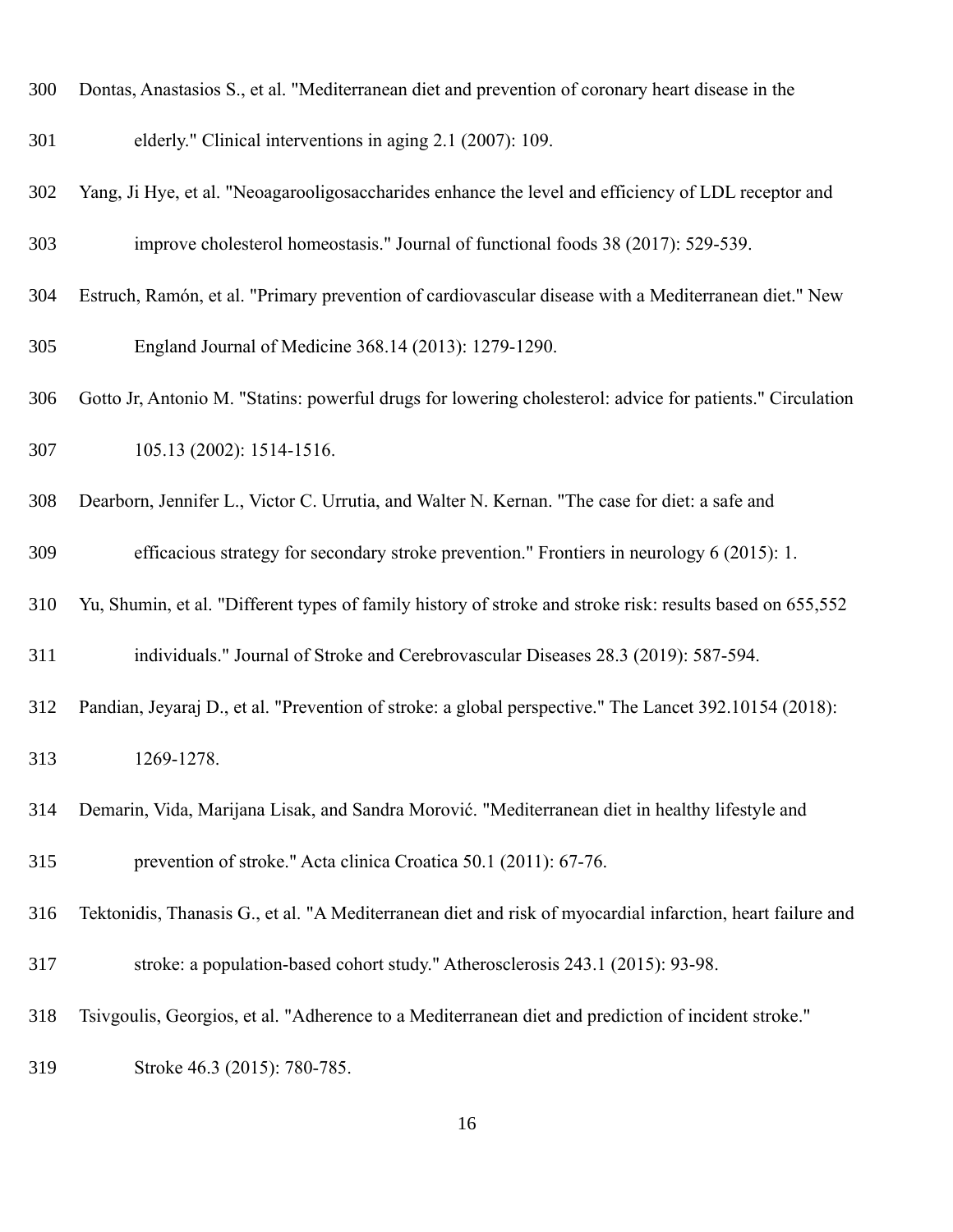- Gorelick, Philip B. "Stroke prevention." Archives of Neurology 52.4 (1995): 347-355. 320
- Hankey, G. J. "Preventable stroke and stroke prevention." Journal of Thrombosis and Haemostasis 3.8 (2005): 1638-1645. 321 322
- Mokdad, Ali H., et al. "Actual causes of death in the United States, 2000." Jama 291.10 (2004): 1238- 1245. 323 324
- Noites, Andreia, et al. "Effects of the Mediterranean diet and exercise in subjects with coronary artery disease." Revista Portuguesa de Cardiologia (English Edition) 34.11 (2015): 655-664. 325 326
- Coull, AJi, J. K. Lovett, and P. M. Rothwell. "Population based study of early risk of stroke after 327
- transient ischaemic attack or minor stroke: implications for public education and organisation of services." Bmj 328.7435 (2004): 326. 328 329
- Yorks, Dayna M., Christopher A. Frothingham, and Mark D. Schuenke. "Effects of group fitness 330
- classes on stress and quality of life of medical students." Journal of Osteopathic Medicine 331
- 117.11 (2017): e17-e25. 332
- Feingold, Kenneth R. "Cholesterol lowering drugs." Endotext [Internet] (2020). 333
- Harrah, Scott. "Why Preventive Medicine Is Not Considered Priority in USA." UMHS, UMHS, 1 Apr. 334

2015, www.umhs-sk.org/blog/preventive-medicine-considered-priority-usa. 335

- Capriotti, Teri, and Teresa Murphy. "Ischemic stroke." Home healthcare now 34.5 (2016): 259-266. 336
- Paterson, Katherine E., et al. "Mediterranean diet reduces risk of incident stroke in a population with 337
- varying cardiovascular disease risk profiles." Stroke 49.10 (2018): 2415-2420. 338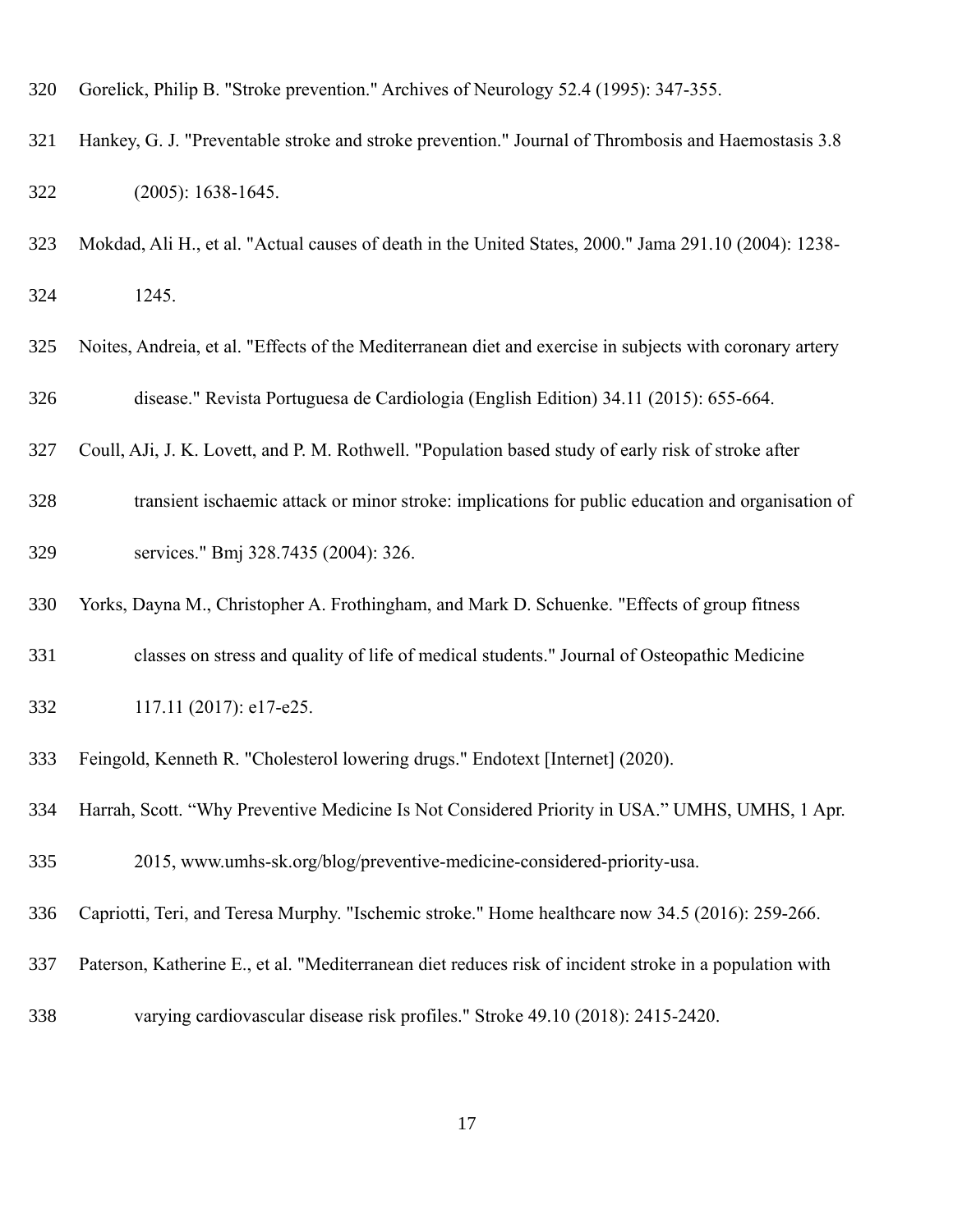- Bauer, Ursula E., et al. "Prevention of chronic disease in the 21st century: elimination of the leading 339
- preventable causes of premature death and disability in the USA." The Lancet 384.9937 (2014): 45-52. 340 341
- Michael, Kathleen M., and Marianne Shaughnessy. "Stroke prevention and management in older 342
- adults." Journal of Cardiovascular Nursing 21.5 (2006): S21-S26. 343
- Dietschy, John M., and Stephen D. Turley. "Cholesterol metabolism in the brain." Current opinion in lipidology 12.2 (2001): 105-112. 344 345
- Keys, Ancel. "Mediterranean diet and public health: personal reflections." The American journal of 346
- clinical nutrition 61.6 (1995): 1321S-1323S. 347
- Bonaccio, Marialaura, et al. "The Mediterranean diet: the reasons for a success." Thrombosis research 129.3 (2012): 401-404. 348 349
- Covas, María-Isabel, et al. "The effect of polyphenols in olive oil on heart disease risk factors: a 350
- randomized trial." Annals of internal medicine 145.5 (2006): 333-341. 351
- Davis, Courtney, et al. "Definition of the Mediterranean diet; a literature review." Nutrients 7.11 352
- (2015): 9139-9153. 353
- Winter, Yaroslav, et al. "Contribution of obesity and abdominal fat mass to risk of stroke and transient 354
- ischemic attacks." Stroke 39.12 (2008): 3145-3151. 355
- Sánchez-Villegas, Almudena, et al. "The association between the Mediterranean lifestyle and 356
- depression." Clinical Psychological Science 4.6 (2016): 1085-1093. 357